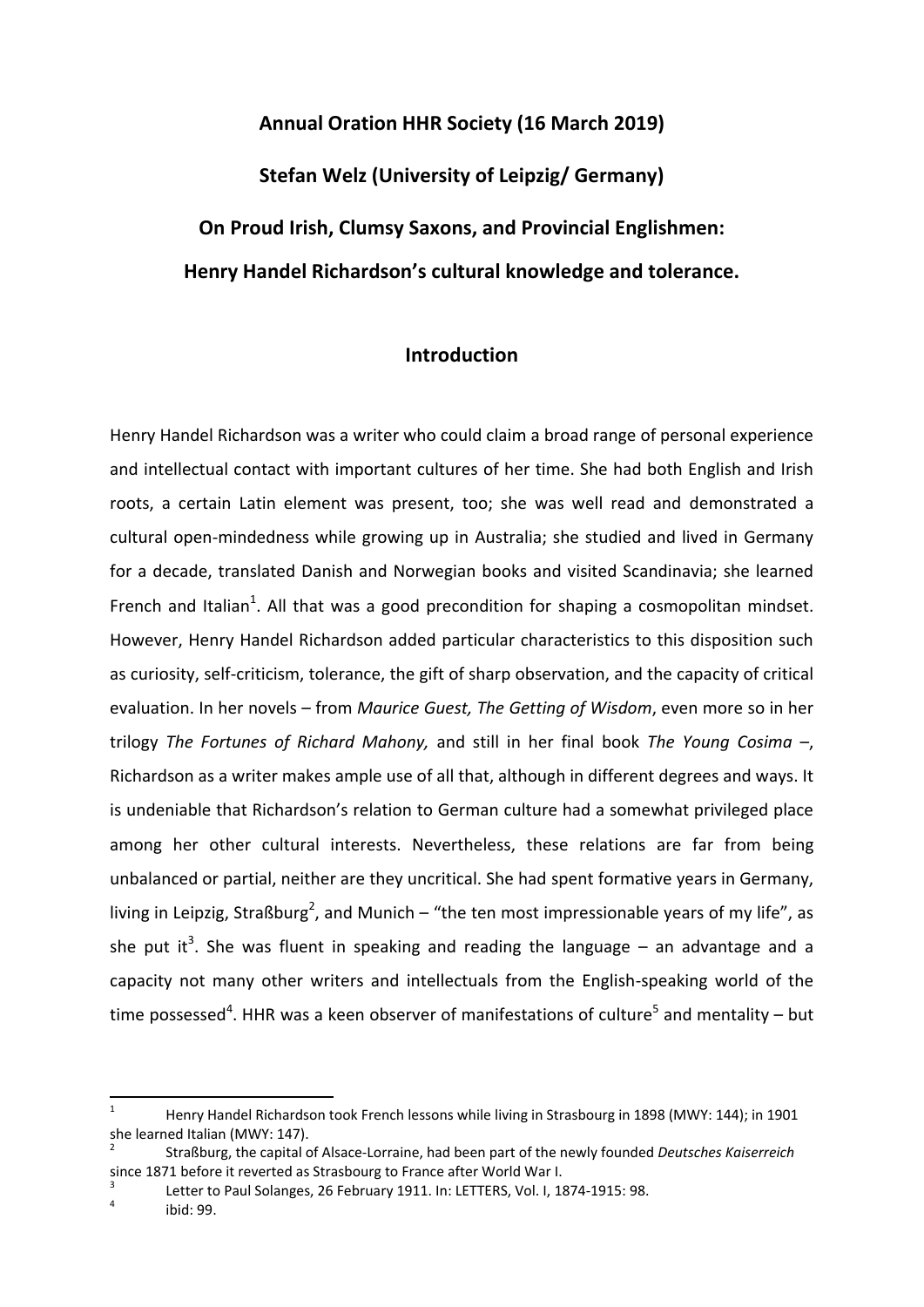she was not blind to other phenomena she knew from her everyday life in Germany. Even political events mattered to her although they rarely surface in her literary writings.

The interest I would like to focus on is Henry Handel Richardson's literary rendering of her rich cultural experience. How was she able to immerse herself in other cultures? How could she do it to such an extent that she produced characters who were not just credible and authentic in a realistic sense but who revealed a deeper, more complex truth of the culture in question? How could she develop, from a strongly subjective perspective, ideas that went far beyond a mere factual, descriptive nature? Having outlined this I would like to focus on some literary examples and the techniques she used to make her cultural knowledge productive in her novels.

#### **The Great Gift of Conceiving Convincing Literary Characters**

In the course of her career, Henry Handel Richardson became an increasingly shy and reclusive writer who did not like to comment on her books. There are just a few thoughts on her writings we can find in *Myself When Young<sup>6</sup>* and a late article in the renowned American literary journal Virginia Quarterly Review from summer 1940<sup>7</sup>. Not to forget the more sporadic and very personal ideas Richardson exchanged in her correspondence with Paul Solange, the French translator of her debut novel Maurice Guest<sup>8</sup>. However, I would claim that in her literary writings, from time to time, Henry Handel Richardson allows us to take a glimpse into her poetics, as in a key episode from *The Getting of Wisdom,* her wonderful coming-of-age-novel. This novel was praised by H.G. Wells<sup>9</sup> and Doris Lessing<sup>10</sup> alike and is not just a classic of Australian school literature but a book about Richardson's literary art as well – especially when it comes to questions of imagination, fiction and truth.

<sup>5</sup> "…for three or four nights every week found us at the theatre. And it was not to be wondered at, when one looks back on the rich and varied fare the German theatres of that date provided." (MWY: 120; see also MWY: 108)

<sup>6</sup> MWY: 70; 103; 124/125. 7

<sup>&</sup>quot;Some Notes on My Books", In: *Virginia Quarterly Review*, Summer 1940. 8

The correspondence is part of a three-volume collection Clive Probyn and Bruce Steel published during the past years.

<sup>9</sup> See LETTERS I: 150/151.

<sup>10</sup> Doris Lessing: *Time Bites: Views and Reviews*. London: Fourth Estate, 2004/ New York: Harper Collins, 2004: 134-137.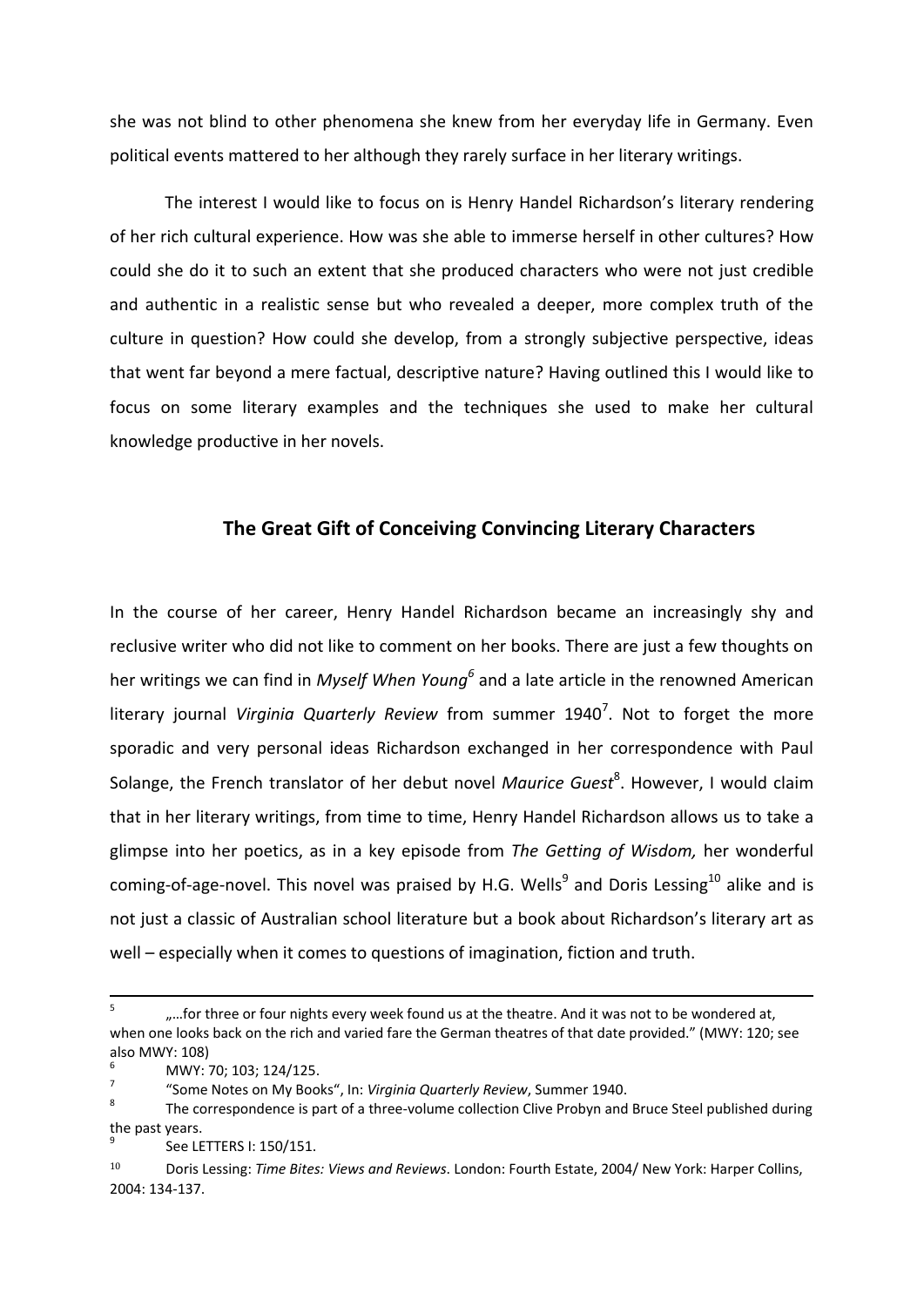It might not be by chance that this autobiographically-tinged novel came into being as a sort of distraction from Richardson's intensive work on *Maurice Guest*. Furthermore, she put weight on it in framing the chapters with Nietzsche quotations. The beginning of the chapter in question is about the relationship of lying and telling the truth. Here, young Laura is struggling for her place in the Presbyterian Ladies' College of Melbourne. After several setbacks, she finds a means to attract the undivided attention of her friends by storytelling. In the aftermath of a disappointing stay at the home of a reverend  $-$  a man who attracts much interest among the young female college community –, she makes up an account of herself and the man, and things which, actually, did not happen. With her embellishments, Laura satisfies week after week her friends' hunger for events and delicacies of a supposed love relation with the elderly clergyman. As a result, she finds herself at the hub of popular interest:

Fictitious details crowded thick and fast upon her – a regular hotchpotch; she had only to stretch out her hand and seize what she needed. It was simpler than the five-times multiplication-table and did not need to be learned. But, all the same, she was not idle: she polished away at her flimflams, bringing them nearer and nearer probability, never, thanks to her sound memory, contradicting herself or making a slip, and always be able to begin again from the beginning.

Such initial scepticism as may have lurked in her hearers was soon got the better of. For, crass realists though these young colonials were, and bluntly as they faced facts, they were none the less as hungry for romance as the most insatiable novel-reader. Romance in any guise was hailed by them, and swallowed uncritically, though it was no more permitted to interfere with the practical conduct of their lives than it is in the case of just the novel-reader, who puts untruth and unreality from him when he lays his book aside. – Another and weightier reason was, their slower brains could not conceive the possibility of such extraordinarily detailed lying as that to which Laura now subjected them. Its very elaboration stood for its truth" (GW; 148/49)

Then, one day, the eagerly woven thread of the yarn is cruelly cut off: One of her fellow students finds out about the true nature of her relationship – which, actually, came to nothing. As they suddenly measure Laura's account against crude reality, the entire cohort of once so willing listeners turns against her, feels betrayed and cheated on, and calls her a liar - the archetypical reproach against all storytellers since earliest times. Again, Laura has to face unpopularity and punishment, but she does not give up her extraordinary gift for imaginative writing. This is a proof that storytelling is something essential in her life – as it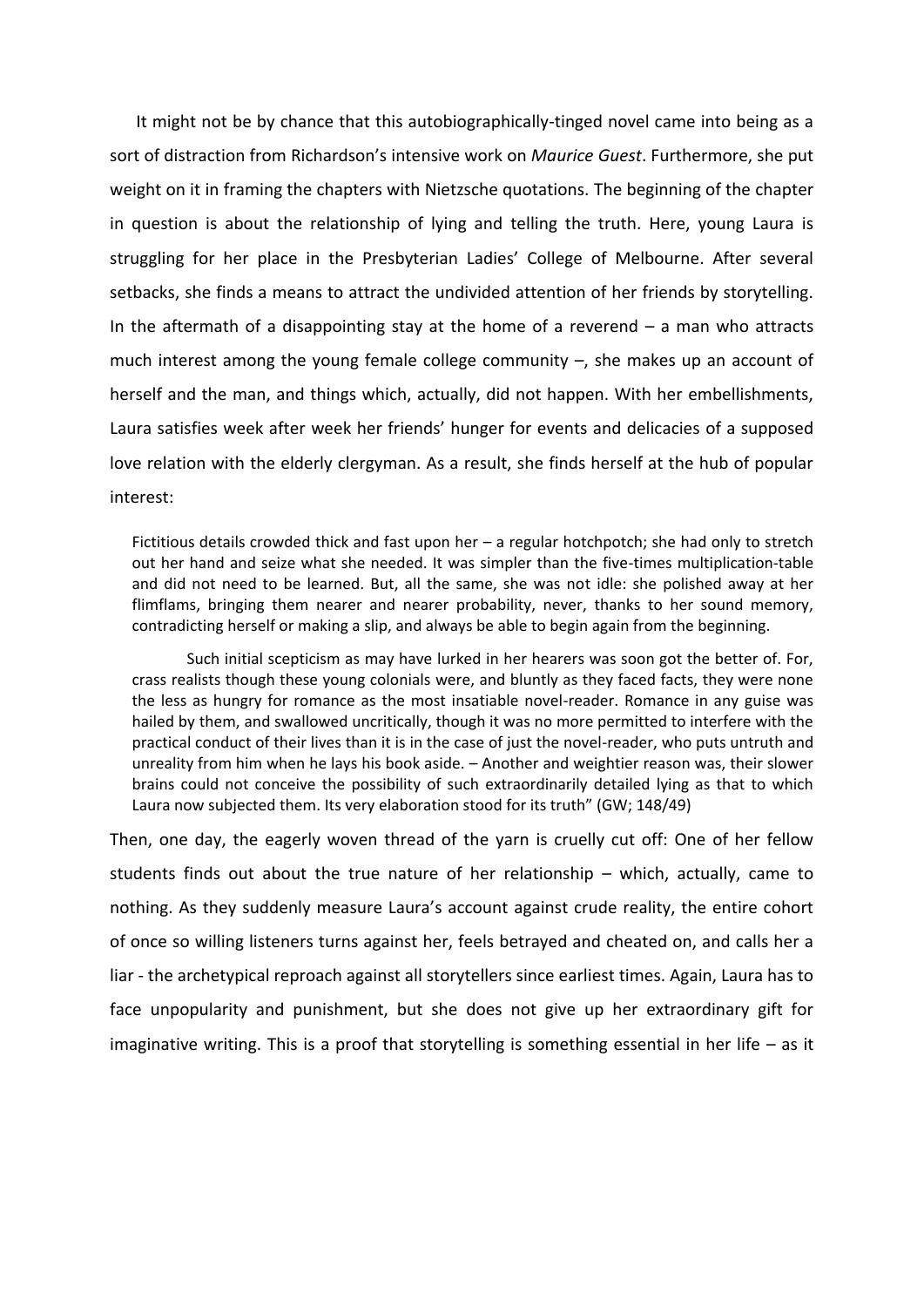used to be one of Henry Handel Richardson's preferred childhood activities, too $^{11}$  - not just something to idle the day away or to fulfil a plain purpose.

In terms of poetics, one might say that the pleasures of providing captivating stories for others precedes a simple realistic demand. Nevertheless, the story itself becomes reality, something that plays a vital part in Laura's life, granting her attention and acceptance within the community. Even more, she takes her comrades with her on a flight of imagined possibilities, involves them in the playfulness of narrative entanglements. We get only a vague idea of the exact nature of Laura's tales. However, they were certainly not about an angel-like young girl and a knight on a white horse as her listeners would not have believed it. Thus, we are in the realm of the storyteller who is fully indebted to the idea of her story and the truthful rendering of the characters within. This kind of truth is a literary one. Why is the emphasis on the inner truth of the make-belief so important? I think, in the case of an author like Henry Handel Richardson, it shows us that no other exterior demands control her storytelling. In other words, the story becomes the real thing in its own right due to its inner truth and the resulting acceptance by the reader. Laura's story – and this I would like to enlarge to the author as well – is strongly related to reality but does not intend to replace it. What we are witnessing is the process of generating literary truth, and as active readers, we are participating in this process.

In an article on Henry Handel Richardson's relationship with Germany, Michael Ackland scrutinizes the topic in great detail and regrets a supposed lack of an historically correct, realistic picture of Leipzig and the Wilhelmine Kaiserreich in *Maurice Guest*. <sup>12</sup> He himself produces a great deal of historical facts and argues from the height of moral retrospection, but seems to ignore the particularities of Henry Handel Richardson's literary truth-generating. Despite the fact that we occasionally do find hinting references to exterior historical events in Richardson's writings<sup>13</sup>, we are foremost confronted with a deeper, inner

 $11\,$ Henry Handel Richardson remembers that being at Chiltern, at the early age of six, she was fascinated by making up stories of her own: "It was here that, no new books coming in, I took to making up stories for myself. To the accompaniment of a ball bounced against a wall." (MWY: 18)

<sup>12</sup> Michael Ackland: "Henry Handel Richardson's Years in Wilhelmine Germany: The 'most cultured land in Europe'?" In: *English Literature in Transition. 1880-1920.* Volume 48, Number 2. ELT Press, 2005: 147-163.

Although rare and rather subtle. Henry Handel Richardson's political critique is traceable in her writings. One example from the novel *Maurice Guest* would be the opening scene in chapter 6, book I, when Maurice meets the American Ephie Cayhill for the first time. The young woman is struggling with a pile of notes, a compilation of the German violinist and composer Heinrich Ernst Kayser (1815-1888), which is being blown along the street by a fierce wind. Maurice comes to the spot to help Ephie collecting the whirling pages. The humour of the scene lies in the pun of the words *Kayser* and *Kaiser*, the latter stands for the German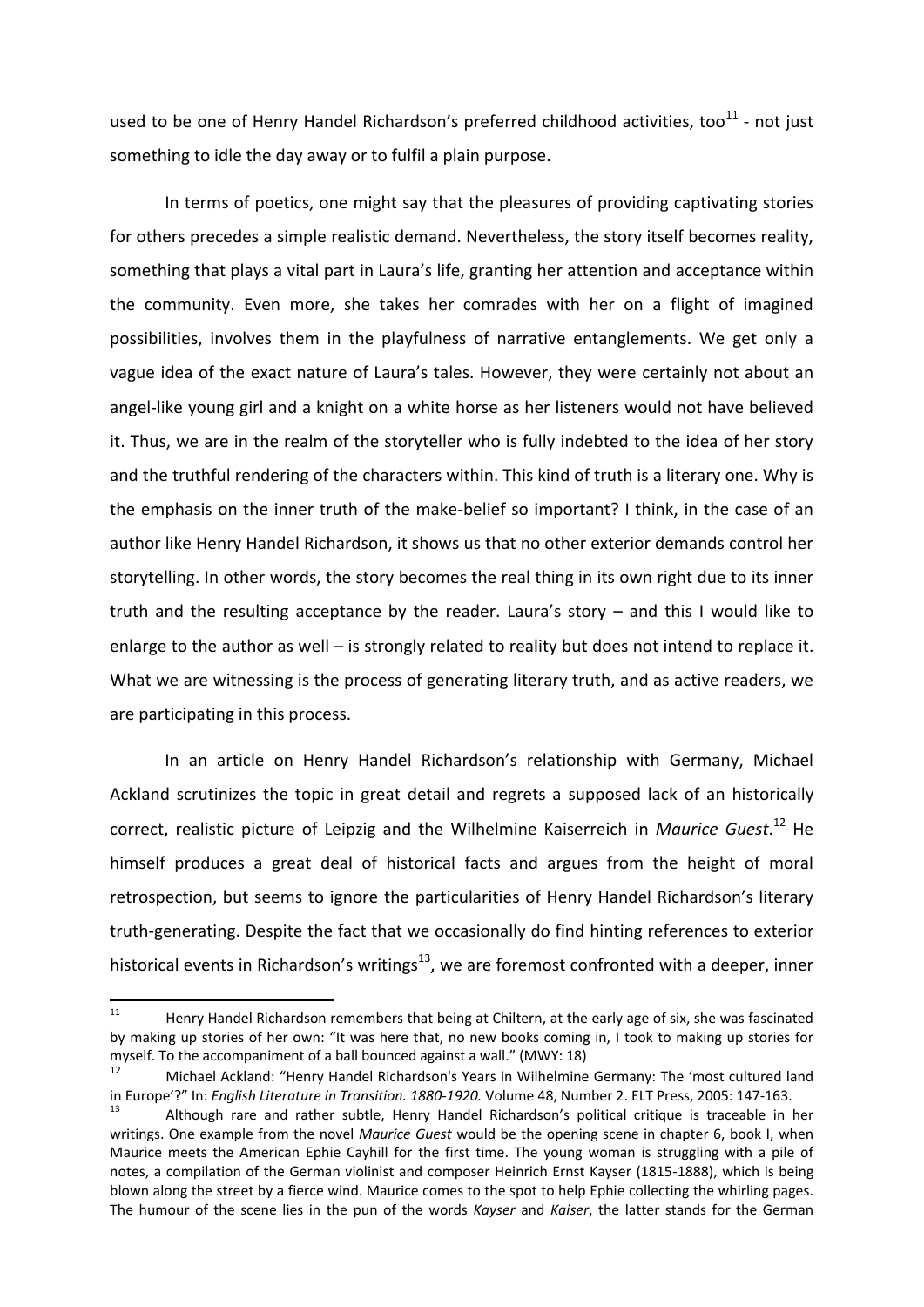truth. This truth reveals itself in the superb talent of the author's creation of literary characters. This extraordinary gift is at the very core of all her novels. She provide us with both genuine, psychologically elaborated main characters and strong minor ones, such as Heinz Krafft, or the music teacher, Master Schwarz in *Maurice Guest.* In doing so, she renders a credible cast and, at the same time, brings important aspects of late  $19<sup>th</sup>$  century German culture close to her readers.<sup>14</sup> At other moments, she refers repeatedly to the special gift of even ordinary Saxons for music. $15$  Now, one should take into account that *Maurice Guest* was written thirty years after German unification, which came into being in the aftermath of the war of 1870/71 between France and Prussia under the dominance of the latter. Historically, the Kingdom of Saxony with its interest in commerce and the arts and its rather weak army differed a great deal from Prussia. More than once in history, it became the victim of the military ambitions of its mighty neighbour. In granting a certain benevolent backwardness and lack of modern civilization to the Saxons while emphasizing their interest in the arts and especially music, HHR pays attention to such differences. She makes it clear that the united Germany of the 1880s and 1890s was not as uniform as the propaganda of the time would have wished the new *Reich* to be.

At the time of the publication of *Maurice Guest,* the stars of the literary scene in England were Arnold Bennett, John Galsworthy, and H.G. Wells. They provided a realistic,

emperor of the time. "It's my Kayser," she explained with a quick, upward glance, adding the next minute with a fresh ripple of laughter: "He's all to pieces." (MG: 85) In putting the words into the mouth of a young woman who grew up within the democratic system of America, Henry Handel Richardson makes, no doubt, fun of the contemporary cult of the *Kaiser* in Germany. Another example can be found in Schilsky's chauvinist insults against Maurice, the Englishman, and the misogynist tirades against Louise, the Australian. These passages reflect the growing tensions between Germany under the Kaiser and the British Empire as well as the dominating opinions against female emancipation in German society at the end of the 19<sup>th</sup> century.

In chapter 5, Book III, Richardson writes about a meeting between Maurice and his German music teacher Schwarz. Being unsure about his artistic potential, Maurice wants to know the master's opinion on his play and talent. Unfortunately, the surprised Schwarz, much absorbed in his own problems, does not at all appreciate Maurice's initiative. Consequently, the encounter turns into an ultimate disaster. Although abundant in suspense and humour, this passage excels foremost in its art of characterization. The discourse of the would-be genius Schwarz, failed and embittered, who selfishly eats his Berliners in front of Maurice, is one of those passages of successful character depiction providing a broader meaning. Thus, the personality of Schwarz presents much more than a musical oddball. It shows the disappointment of an entire generation which can no longer claim an unchallenged mastery of music and usurp the status of genius of the elders.

<sup>15</sup> "They were indeed a queer mixture, these Saxons. Ugly, stumpy, clumsy, and lacking in all the graces, they were yet the most musical of people. Music seemed to run in their blood: the very servants talked it as we English talk cricket or horse-racing. And it certainly was in the air. For Leipzig possessed an opera-house then second to none, and one of the finest concert-halls in Europe." (MWY: 102/103)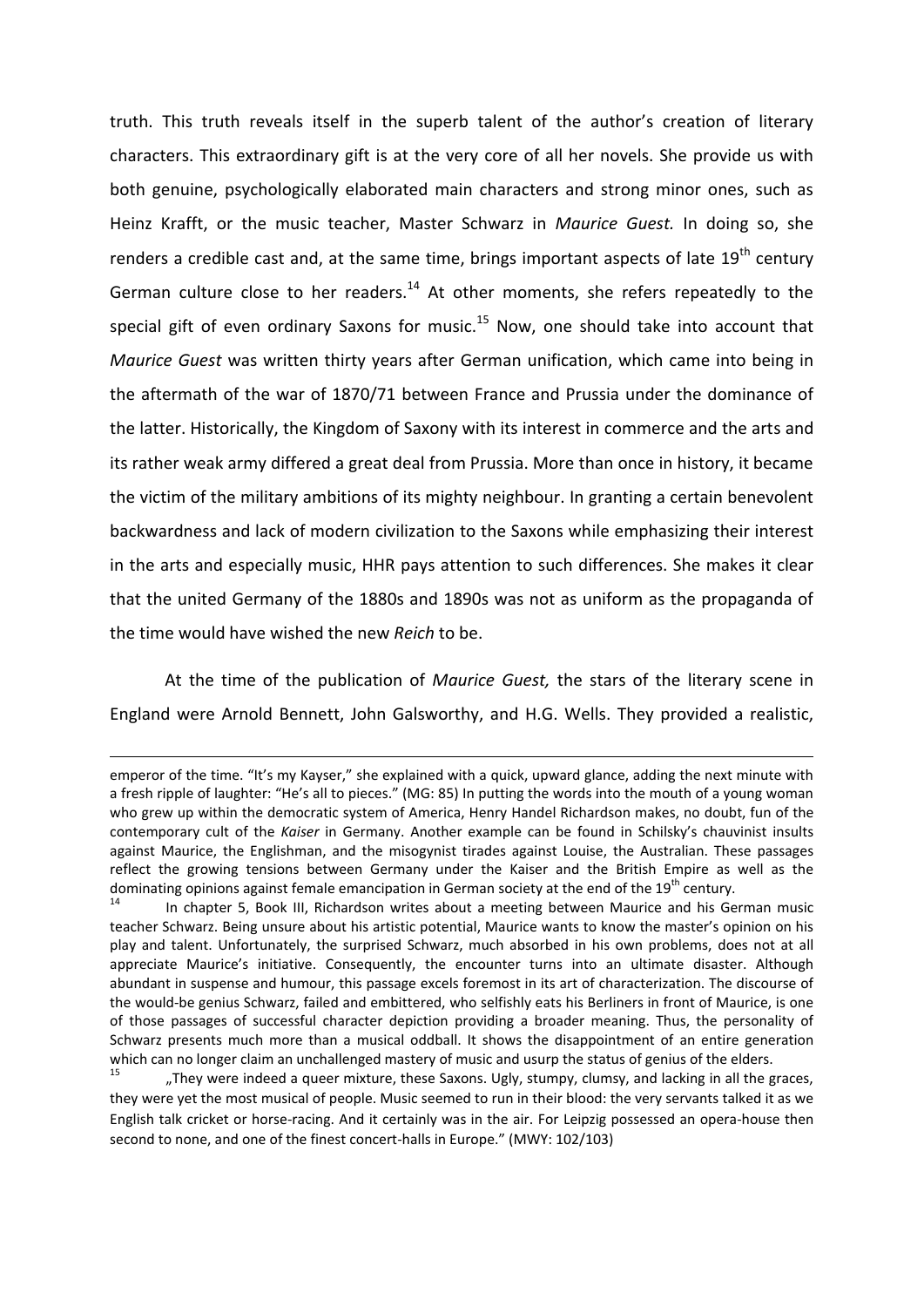fact-ridden, moralistic type of literature, a slightly modernised version of Victorian models. But, why should a young author from Australia, feeling more at home on the continent than in England, write in the same mould? And, why should she do things with regard to German culture she hardly did with regard to other cultures? It seems misleading to measure Henry Handel Richardson's writings against such celebrated English authors. Her extraordinary gift lies foremost in her credible rendering of complex characters with a remarkable psychological insight.

The emphasis on character and psychology, although inspired by naturalism, does not altogether belong to the  $19<sup>th</sup>$  century or to Victorian times. It brings us much closer to Modernism, a fact, often neglected by critics who relied on the common notion of labeling Richardson's novels naturalistic.<sup>16</sup> In fact, her literary practice reminds one of Virginia Woolf's famous dictum that "about December, 1910, human character changed."<sup>17</sup> For Woolf, it seemed no longer possible to write in the moral and realistic mode of the past century. Henry Handel Richardson has been practising her new style of writing with psychologically motivated characters full of complexity years before Virginia Woolf postulated her own interest in character as genuinely modernist. Since Richardson was mainly concerned with character, John George Robertson is quite right in saying that *The Fortunes of Richard Mahony* is not a novel about Australia as such - as *Maurice Guest* is not a novel about Leipzig either.<sup>18</sup> So what was the author's intention? Why did she succeed in drawing, more often than not, remarkable characters bigger than life and, in doing so,

<sup>16</sup> John George Robertson categorized *Maurice Guest* as "the greatest English naturalistic novel, the end and summary of the movement of which it is a part". (MWY, 163). No matter how flattering this judgement had been at its time, in the following years it dictated a mode of reading which largely ignored the novel's expressive, even modernist features. No doubt, Henry Handel Richardson's debut novel is far more than "...a kind of mosaic of influences" (MWY, 166) - something which should not come as a surprise for such a well and widely read author. Composition and structure, character and syntax are elements that do go beyond naturalist art. For Robertson the academic, judging from the perspective of the 1928/29, it might have been difficult, perhaps impossible, to situate his wife's writings in the heterogeneous literary scene of the day. Another aspect worth taking into consideration is the fact that Robertson tries hard to include Richardson's oeuvre into the English literary tradition thus looking rather for similarities than differences. The reason for this effort might be the intention to enhance Richardson's reputation throughout England, the place she lived at and published her books.

<sup>&</sup>lt;sup>17</sup> "And now I will hazard a second assertion, which is more disreputable perhaps, to the effect that in or about December, 1910, human character changed." Virginia Woolf: "Mr. Bennett and Mrs Brown". In: *The Captain's Death Bed.* London: The Hogarth Press 1981: 91.

<sup>18</sup> "... thus *Richard Mahony* has not become the novel of colonisation which many would have liked to see it become, any more than the earlier novel became a , musical' novel. The Fortunes of Richard Mahony is the history of Richard Mahony, not of the land in which it is placed." J.G. Robertson: "The Art of Henry Handel Richardson". In: MWY: 180.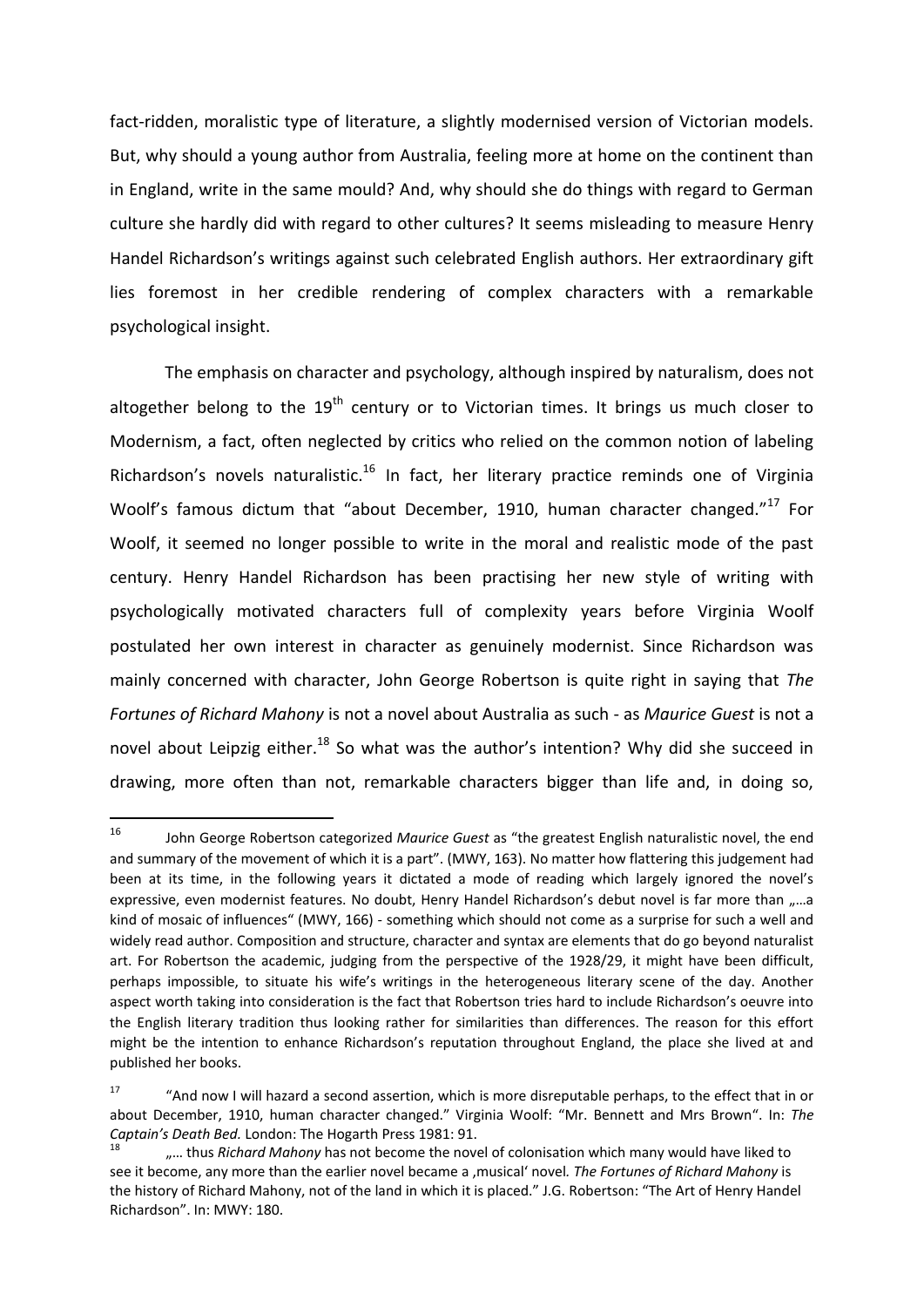succeed in drawing a credible picture of life itself? First, Richardson, far from being a reliable chronicler of Leipzig in the sense of the realistic English authors mentioned above, does not ignore the realities of the Wilhelmine city in which she dwelled for nearly three-and-a-half years. She produces a literary truth about the cosmos of a group of international music students, their interaction among each other, and with (some) people of the Saxon city. It is the credibility of her characters that allows us access to a more complex and deeper truth of that time. It is the characters of the English-speaking community, the Germans in general, andthe Saxons in particular all open up a deeper understanding of the mentality and intellectual framework of the time.

#### **No Us-and-Them-Thinking**

About the time when the novel *Maurice Guest* found its way to the readers of the Englishspeaking world, another authoress from "Down Under", Katherine Mansfield, sojourned in Germany. It was not a decision of her own to go to this northern country but rather that of Annie Beauchamp, her New Zealand-based mother. She saw Germany as a suitable refuge for her daughter who, unexpectedly, had become pregnant. The concerned mother might have been influenced by someone from the English branch of the Beauchamp family or perhaps by the experience of Elizabeth von Arnim, the later Countess Russel.<sup>19</sup> In her first marriage, Elizabeth had been living for almost 15 years with her husband, Graf Henning August von Arnim-Schlagenthin, a respectable German noble man, at an estate in Pomerania. However, Katherine's mother did not send her daughter to that Prussian province but preferred a remote place in Bavaria. Katherine Mansfield compiled the impressions from her stay in the Bavarian spa of Bad Wörrishofen in her first collection of short prose under the title *In a German Pension* (1911). Although it was the outpouring of a then rather inexperienced writer, who later forbade any new edition of these early literary attempts, it seems still fitting for a comparison. In Mansfield's critical, sometimes satirical sketches such as "Mrs Fischer", readers are permanently confronted with a thinking in terms

19

<sup>19</sup> Claire Tomalin: *Katherine Mansfield. A Secret Life.* Penguin Books, 1988: 67-71.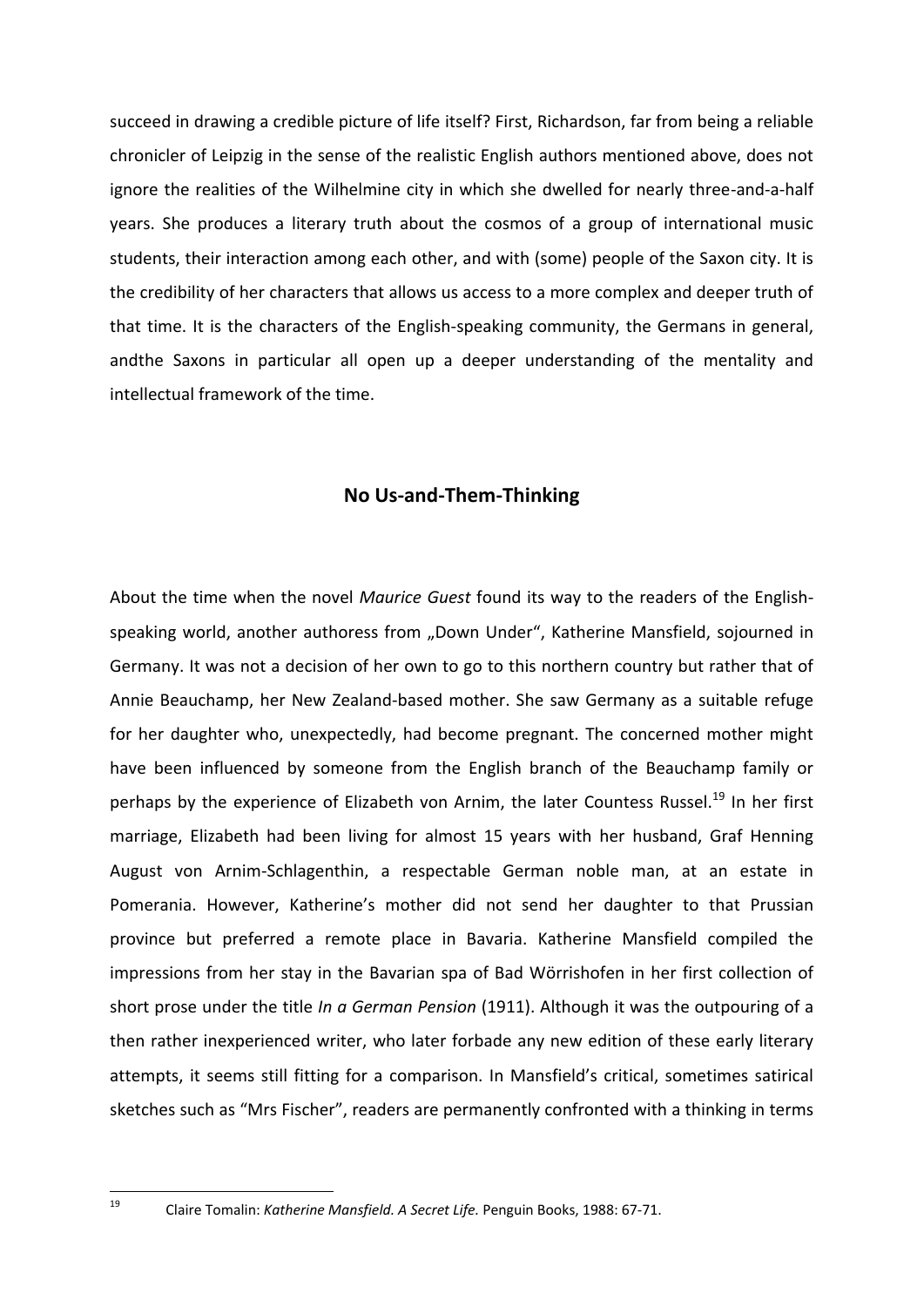of 'Us' and 'Them'<sup>20</sup>, 'Us' meaning the English, which Mansfield took as a standard she was part of. 'Them' were those alien, inexplicable Germans with such strange attitudes as discussing stomach functions at the table and their unpleasant, unjustified display of supposed cultural superiority.

What did other, more Germanophile English writers of the time think about the matter? First, there were not that many since rivalry between the *Kaiserreich* and the British Empire was well under way. The times of Thomas Carlyle's and George Eliot's intellectual sympathies for German culture were gone. One of the few informed was D.H. Lawrence, who knew Germany first hand from his travels and thanks to his Alsatian wife, Frida von Richthoffen. For him, Germany was a "Land of steel and ordered civilization". Nevertheless, she might easily turn into something already known to the Romans: a "[…] mysterious, halfdark land of the north, bristling with gloomy forests, resounding to the cry of the wild geese and swans, the land of the bear and the stork, the *Drachen* and the *Greifen*."<sup>21</sup> Lawrence emphasizes Germany's economic power, her mysterious landscapes and legendary past in opposition to a supposed hopelessly philistine England.

Edward Morgan Forster, like Hugh Walpole two years later, had spent some time as a tutor at Elizabeth von Arnim's Pomeranian estate in 1905. There he got a lasting impression of German culture. For him Germany served as an inspiration for the two opposed families, the Schlegels and the Wilcoxes, in his novel *Howard's End* (1910). Indeed, the entire novel, Forster's first real literary success, is based on that oppositional structure. No matter how critical or sympathetic his comments and literary entanglements might be, the binary opposition of 'us' and 'them' is undeniably present.

20

<sup>&#</sup>x27;What complaint are you suffering from? You look exceedingly healthy!'

I smiled and shrugged my shoulders.

<sup>&#</sup>x27;Ah, that is so strange about you English. You do not seem to enjoy discussing the functions of the body. As well speak of a railway train and refuse to mention the engine. How can we hope to understand anybody, knowing nothing of their stomachs? In my husband's most severe illness - the poultices -'

She dipped a piece of sugar in her coffee and watched it dissolve.

<sup>&#</sup>x27;Yet a young friend of mine who travelled to England for the funeral of his brother told me that women wore bodices in public restaurants no waiter could help looking into as he handed the soup.'

<sup>&#</sup>x27;But only German waiters,' I said. 'English ones look over the top of your head.'

<sup>&#</sup>x27;There,' she cried, 'now you see your dependence on Germany. Not even an efficient waiter you can have by yourselves.'

<sup>&#</sup>x27;But I prefer them to look over your head.'

<sup>&#</sup>x27;And that proves that you must be ashamed of your bodice.' (K. Mansfield, *Collected Stories:* 699)

<sup>&</sup>lt;sup>21</sup> See: "Germans and English" In: D.H. Lawrence: *Phoenix II. Uncollected, Unpublished, and Other Prose Works.* Eds. W. Roberts and H.T. Moore. Harmondsworth: Penguin, 1978: 245.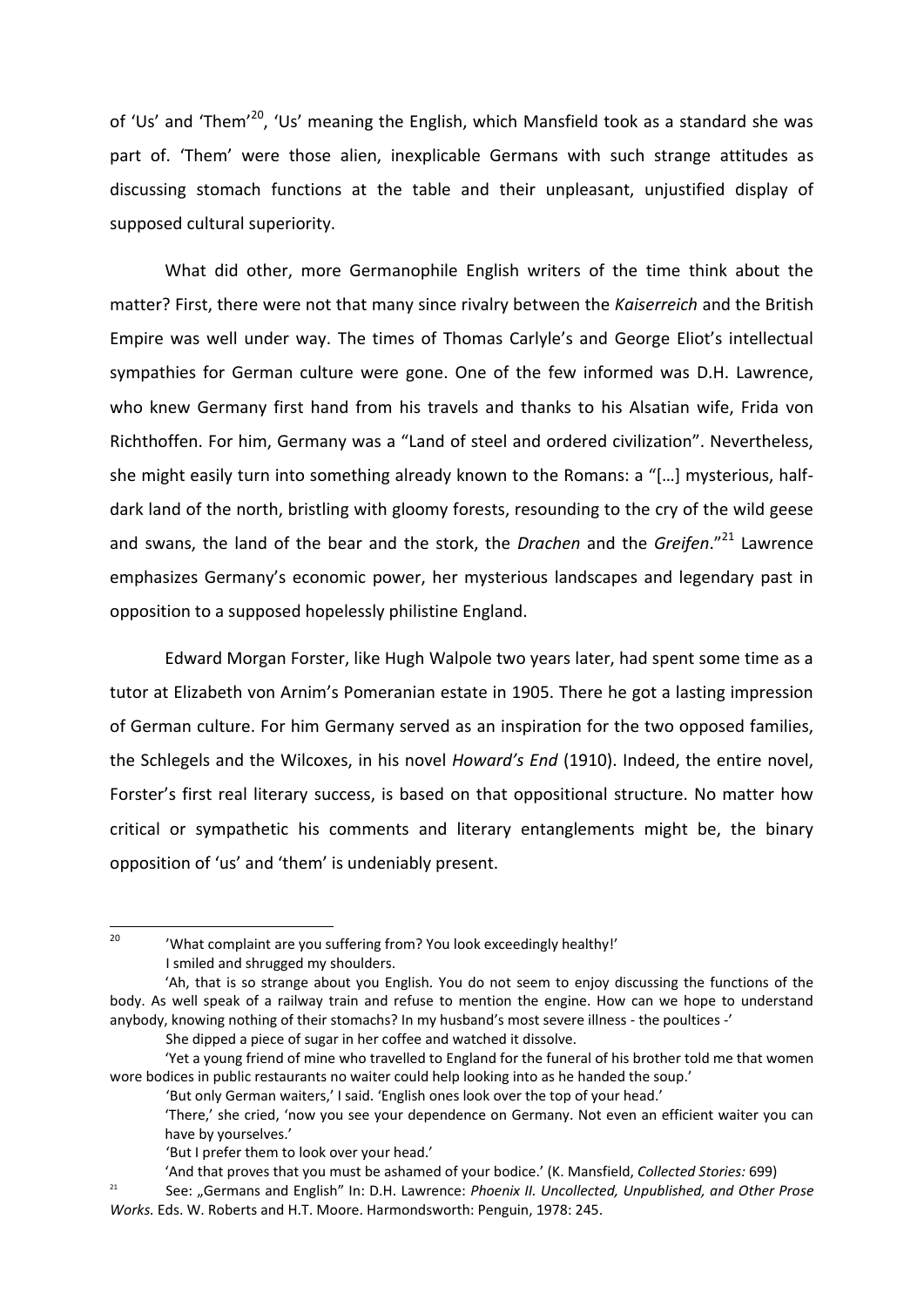In Henry Handel Richardson's early writings the opposition of 'us' and 'them' is not given. On the one hand, she wrote from within a cosmopolitan environment in Leipzig; on the other hand, she found herself in a cultural situation, which might be best described in terms of 'in between' due to the mentality triangle of her Australian origin, her English upbringing, and her strong European interests. Thus, Richardson did not exclusively cling to the standard of English literature, which she certainly had. In terms of identity construction, there was no necessity for her of forming a binary opposition to another culture. This allowed her a greater intellectual freedom, the possibility of negotiating between different cultures and, last but not least, a greater objectivity.

How productive this rejection of binary opposition could be, Henry Handel Richardson proved at her best in the Australian trilogy *The Fortunes of Richard Mahony*. There, in the second book *The Way Home* (1925) Richard Mahony has to admit that his expectations about going back to England and settling down there were an illusion. Willy-nilly, he has to assume that he has become another man while living in Australia. He can no longer maintain his original notion of brutish colonials vs. gentlemanlike English.

"*Civis Britannicus sum* – that knowledge should have been enough for him. Instead of which, burning to prove his citizenship, he had chased back, with, in his heart, the pent-up feeling of his long, long absence. He laughed did he now recall his exultation with which he has descried the outlines of the English coast. "Out there," he had seen this old country through the rose-red spectacles of youthful memory. Now he knew that the thrill he had experienced on again beholding it – his pleasure in its radiant greenness – was the sum total of his satisfaction he would ever get from it. No sooner ashore – […] – than he had felt himself alien and outsider. England had no welcome for her homing sons, or any need of them: their places were long since filled." (FRM, Book II/Part I/Chapter 8: 416)

Struggling with himself and laying his thoughts open to his wife Mary, he finally calls his faraway place of living "his home". In Richardson's dealing with questions of origin, belonging, and home, there is something provisional, something dynamic, which is deeply rooted in human nature – as well as the wish to be stable, to be settled. Both sides are in permanent competition and create a productive instability, a restlessness, which allows a complex and contradictory picture of human nature.

### **Stereotyping**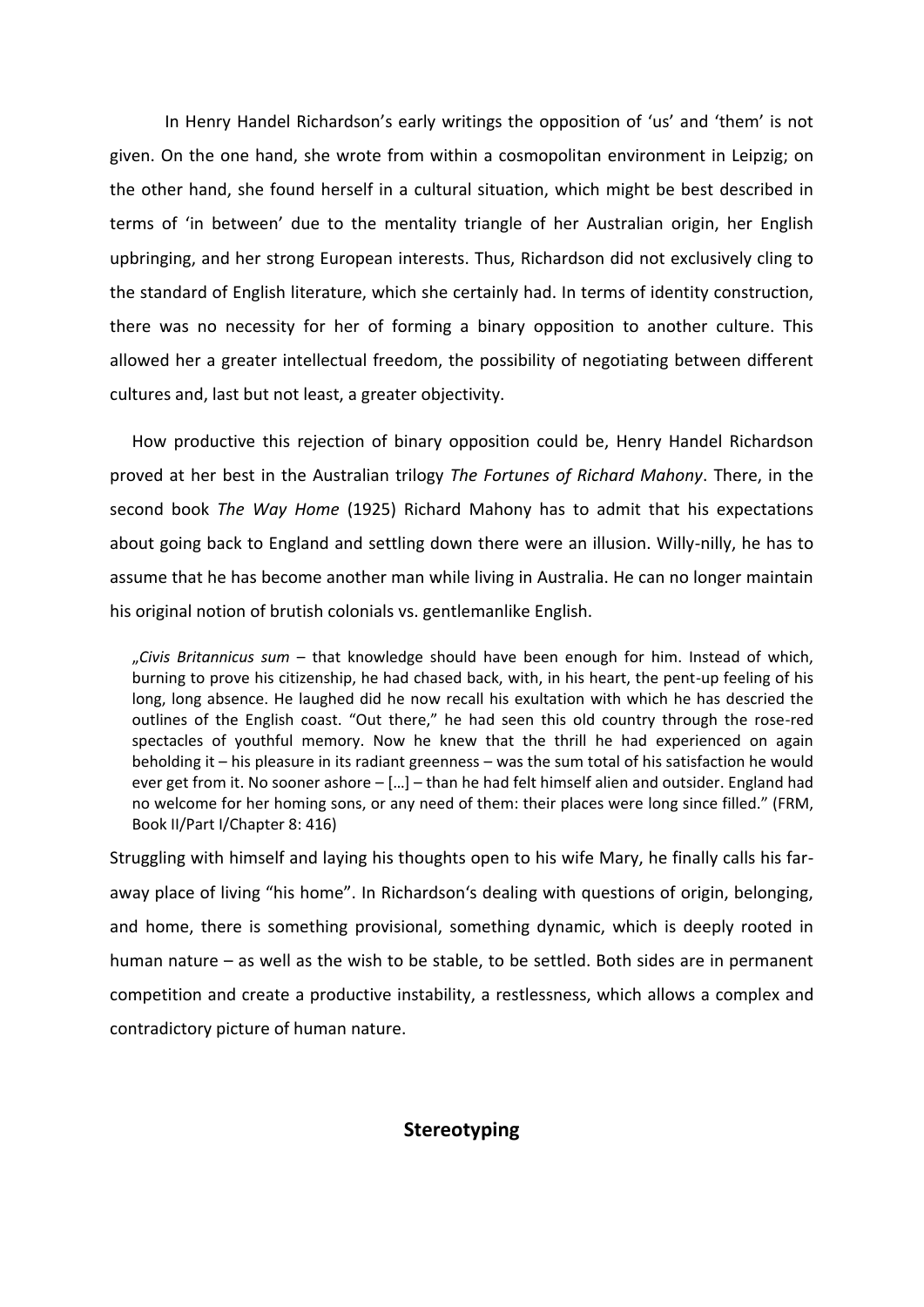Years before the renowned US-American journalist Walter Lippmann (1889-1974) introduced the notion of stereotypes<sup>22</sup>, Henry Handel Richardson made ample literary use of this means of culturally prefabricated characterization, which precedes a deeper rational apprehension. In all of her works, she characterizes persons or groups of persons with already well-known features when it comes to having a first idea of their origin and culture. There is Maurice Guest, the provincial Englishman, who sees a successful musical career as a means to escape from the lower middle class mediocracy of his origins.<sup>23</sup> There is the Irishman who, from time to time, surfaces in the character of Richard Mahony<sup>24</sup>, and there are the ordinary Saxons who all seem to excel in matters of music as Henry Handel Richardson characterizes them repeatedly in *Maurice Guest*<sup>25</sup> and elsewhere. No matter how striking such a stereotyped characterization might be, it is never her last word. Richardson always adds a further detail, additional information, another perspective.

Walter Lippmann, who studied together with T.S. Eliot and was an assistant of the philosopher George Santayana, sees the benefit of using stereotypes in several ways. Most importantly, for me, it seems that he understood them as a means to catch and focus attention within a world of detail and chaos and to see them as a home, a means of defence against change and of defining belonging.<sup>26</sup> According to Lippmann, the negative aspects of stereotyped thinking, such as providing incomplete, perhaps superficial notions of a characterized person or group, could be balanced if one keeps in mind that these features and descriptions are just stereotypes needing permanent correction and modification. The

 $22$ <sup>22</sup> Walter Lippmann: *Public Opinion*. New York: Harcourt, Brace and Company, 1922.<br><sup>23</sup> M.C. Chapter 2, Book I.

 $^{23}$  MG, Chapter 2, Book I.

Richardson makes, time and again, use of stereotyped Irish features of Mahony in order to characterize him: "Just the Irish way of getting at a thing backwards!" (FRM, Book II/ Part 1/Chapter 2: 372) When Mahony thinks that he lacks ambition Richardson refers to "Irish fluidity" (FRM, Book II, Part 3/Chapter 7: 555), and when he considers suicide, she refers to "his black Irish pride" (FRM, Book III, Part I2/Chapter 9: 738).

<sup>25</sup> Richardson, with her extended description of the Fürst family in *Maurice Guest*, pays once more tribute to the musicals talents of ordinary Saxons. "In this hardworking, careworn woman, who was seldom to be seen but in petticoat, bedjacket, and heelless, felt shoes; who, her whole life long, had been little better than a domestic servant, there existed a devotion to art which had never wavered. It would have seemed to her contrary to nature that Franz should be anything but a musician, and it was also quite in the order of things that they were poor. Two younger boys, who were still at school, gave up all their leisure time to music – they had never in their lives tumbled round a football or swung a bat – and Franz believed the elder would prove a skilful violinist. Of the little girls, one had a pure voice and a good ear, and was to be a singer – for before this Juggernaut, prejudice went down. Had anyone suggested to Frau Fürst that her daughter should be a clerk, even a teacher, she would have flung up hands of horror; but music! – that was a different matter. (MG: Chapter 5: 75)

<sup>26</sup> Walter Lippmann: *Die öffentliche Meinung.* In: Bochumer Studien zur Publizistik- und Kommunikations-wissenschaft. Hg. Heinz-Dietrich Fischer, Bd. 63. Universitätsverlag Dr. N. Brockmeyer. Bochum, 1990: 69-72.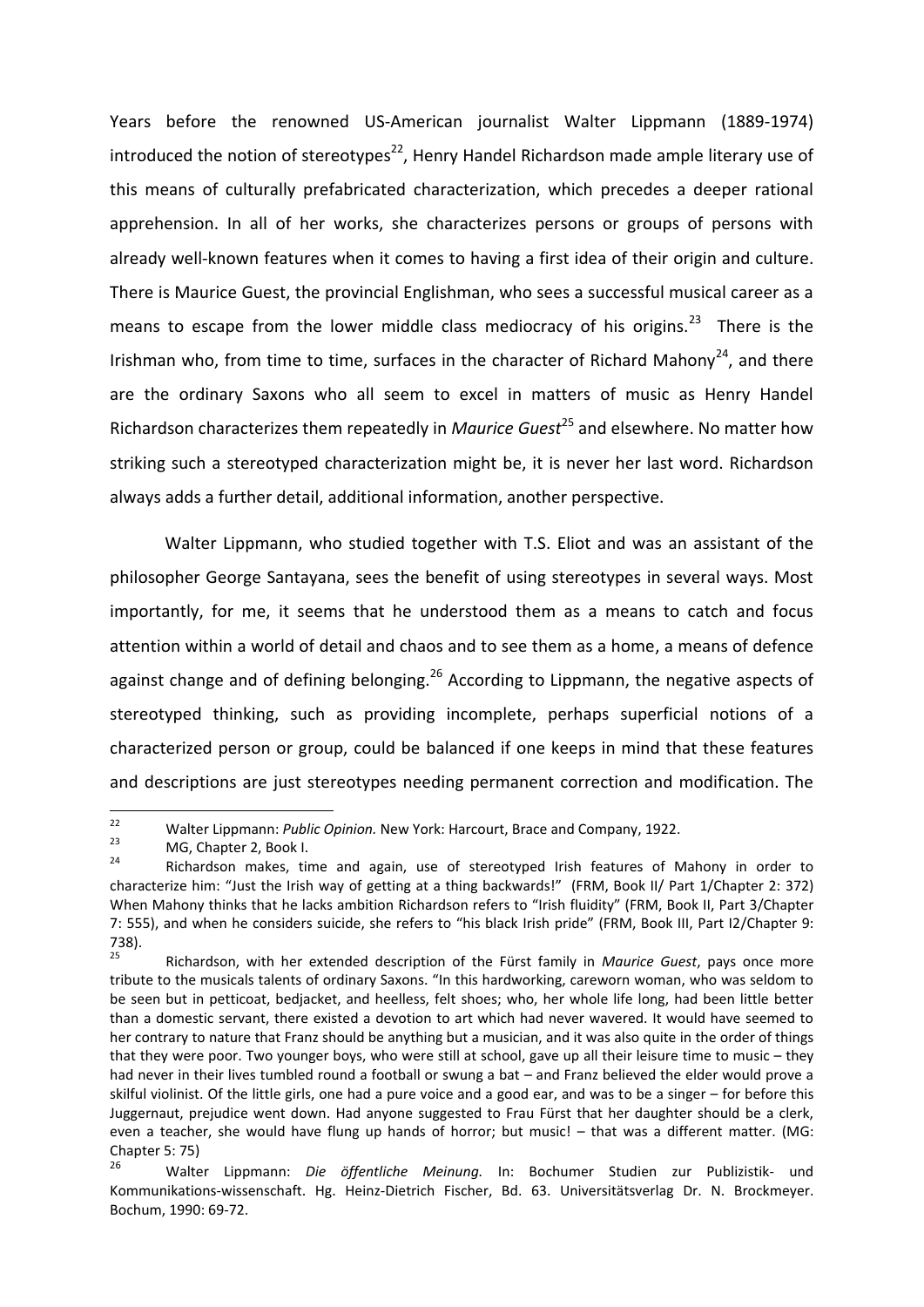positive function of stereotypes, providing a feeling of belonging and mental comforting, matches with the provisional situation most of Richardson's characters - expatriates, exiles, colonials - find themselves in. Nevertheless, their longing for identity, home and stability cannot entirely be based on such prefabricated assumptions. It needs the confrontation with the reality of circumstances that corrects and humanizes them, which is exactlywhat happens in Richardson's novels.

In her writings, Henry Handel Richardson repeatedly provides us with stereotypes just to elaborate them the next moment, to nuance and modify them, or, simply, to prove them altogether wrong. Thus, she destabilises her readers, alienates them from their prefabricated patterns of thinking, which, too willingly, they have accepted as an inherent part of their pre-stabilised mental world and comfort. Within the course of her stories, Richardson humanises abstract stereotypes by an elaborated literary playfulness. It is this playfulness, together with her refined technique of sliding perspectives, which gives her writings a lively, dramatic quality. However, the stereotyped patterns we find in her novels should never be taken at face value. She rather practises a psychological erosion of them – be it with the young Englishman, Maurice Guest and his romantic ideal of music, or be it with the very complex character of Richard Mahony and his mental decline. In Richardson's application and correction of stereotyped features of character lies a further strength of her literary mastering of an unstable, provisional in-betweenness. This seems another successful way of enhancing the cultural credibility of her characters. Stating this, it might be justified to see Henry Handel Richardson's *Australianness* foremost in her literary handling of characters and situations within a provisional, dynamic world, full of change, chance, and the unpredictable.

Henry Handel Richardson had numerous encounters with several countries and cultures throughout her life – be it within the circle of her family, during her travels and studies in Europe and beyond, or throughout her later life in England. Much of this has informed her novels. No matter whether she writes about Irish, English, or German characters, her descriptions are free from cheap prejudice, full of humanity, and often tinged with humour. When it comes to Irish features, Richardson draws on family memories. The English are often depicted in comparison to their colonial brothers and sisters in Australia. Here Richardson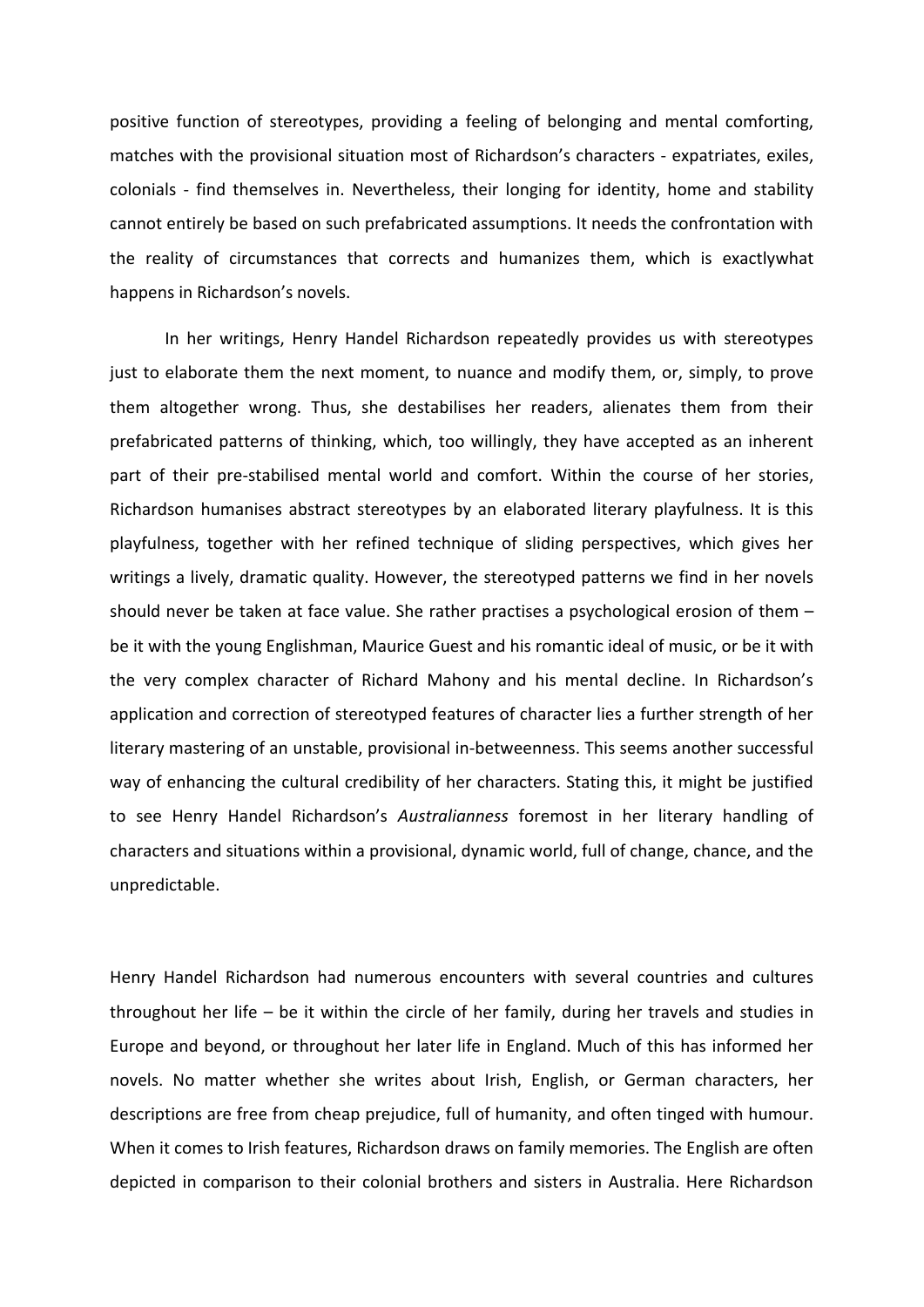explores a broad range of types and nuances. In the creation of German characters, one detects a sensibility towards changes in the political landscape of the *Kaiserreich* but also a fair treatment of German culture. Even in times of growing political tensions, Henry Handel Richardson did not participate in the rough and ready condemnation of everything German. An example might be her lifelong sympathy for the music of Richard Wagner.

One reason for Richardson's captivating literary presentation of ethnic and cultural aspects in all their ramifications is her special gift of rendering credible characters based on precise observation. She knows how to generate literary truth by means of her protagonists, how to make use of minute but telling details of cultural relevance. Another reason can be seen in her literary practice of a multi-perspective and contextual embedding of her characters, which avoids simplification and superficiality. Biographical issues such as Richardson's family background, her open-minded upbringing in Australia as well as her feeling of attraction towards several cultures come also into play. All this allows her freedom of judgement and the role of an unbiased arbitrator. The result is a complex and sympathetic view on her own and other cultures, which is both critical and tolerant at the same time.